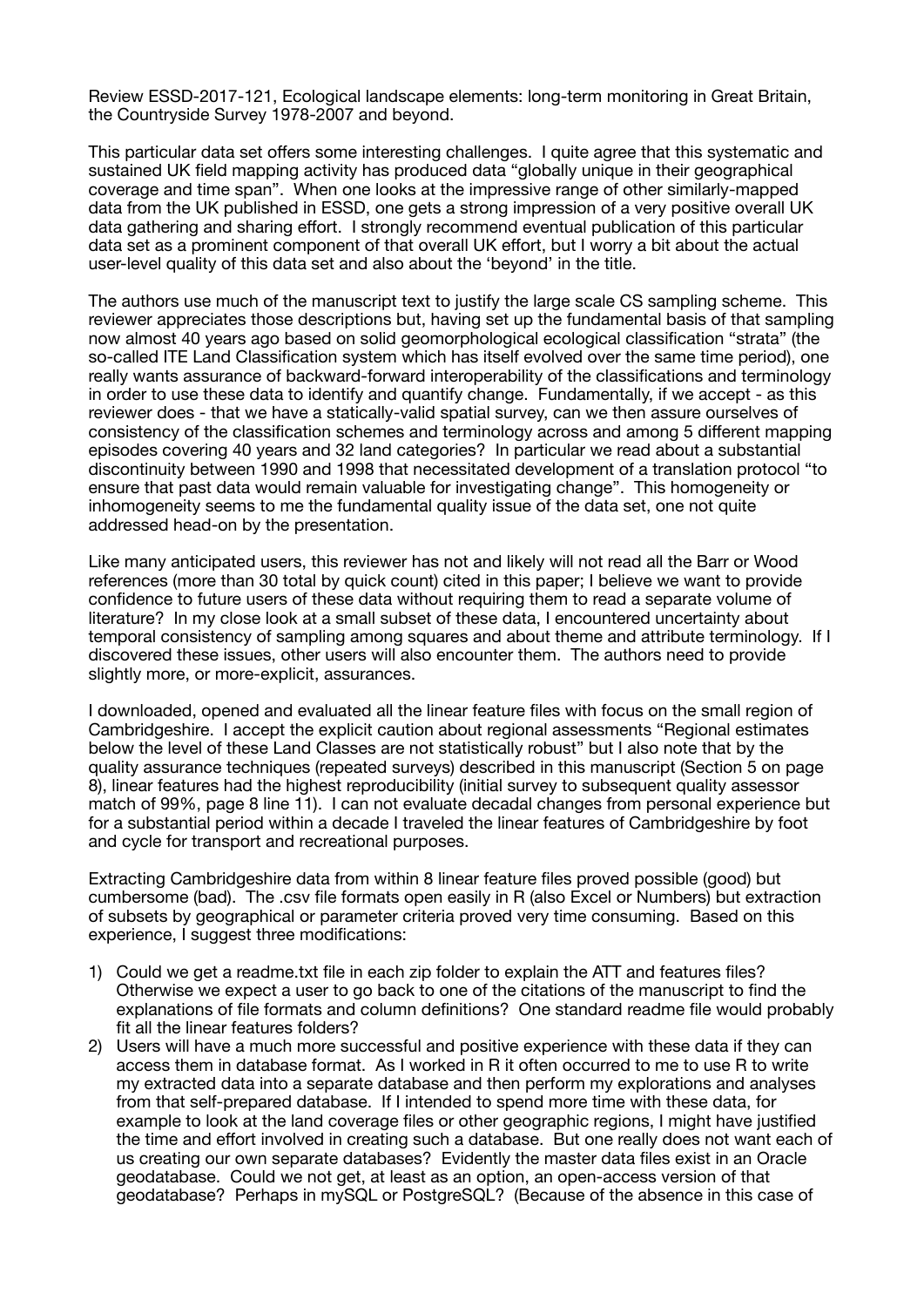spatial coordinates, perhaps mySQL works better?) Or perhaps - and I understand the technical and political barriers to this solution - an on-line database searchable by parameter, time slice, square and county, to allow users to subset and download data of specific interest?

3) File access through CEH proved easy, reliable and fast. But I already have a CEH login profile; many future users will not. In actual fact the registration and request sequences violate the open access spirit and practice of ESSD? I understand the national UK requirements on CEH that impose such restrictions, but one wonders how much additional usage we would see of this whole sequence of UK terrestrial data files if we could move them into fully open access. BODC and the Antarctic Data Centre at BAS seem to face similar issues but to achieve some success at fully open one-click access?

On page 8 in Section 5 we read about quality assurance steps: "Quality Assurance (QA) exercises were undertaken during the 1990, 1998 and 2007 surveys, which involved a second team of surveyors (QA assessors) repeating the survey for all or part of a square." Good, if mapping errors represent the largest source of uncertainty. But classification and terminology errors also arise? If, as the authors claim, these data "can be converted into national estimates, with associated error terms", then we need in this manuscript a more complete error assessment?

My analysis of the Cambridgeshire data suggest several additional sources of uncertainty:

1) Specific squares, no matter how rigorously selected, may not receive repeat attention at each survey period. In their recitation of growing numbers of squares in each subsequent survey (e.g. page 2 line 14 and Figure 1), the authors allow an impression of very consistent repeatable surveys. Later, e.g. lines 11 to 13 on page 10, we do learn of the issue of "squares that had been surveyed in both of the years in question". Perhaps one of the cited references includes a complete square-by-square time history, but we need it in this paper to better understand sampling uncertainties? For Cambridgeshire linear features I found the following:

|                | 1984          | 1990          | 1998          | 2007          |
|----------------|---------------|---------------|---------------|---------------|
| <b>SQUARES</b> | <b>AXIHWL</b> | <b>AXIHWL</b> | <b>AXIHWL</b> | <b>AXIHWL</b> |
|                | <b>GNVOHN</b> | <b>GNVOHN</b> | <b>GNVOHN</b> |               |
|                | <b>HEXMHM</b> | <b>HEXMHM</b> | <b>HEXMHM</b> | <b>HEXMHM</b> |
|                |               | <b>HMPTVZ</b> | <b>HMPTVZ</b> | <b>HMPTVZ</b> |
|                | <b>NYVXXI</b> | <b>NYVXXI</b> | <b>NYVXXI</b> | <b>NYVXXI</b> |
|                | <b>RMNIDX</b> | <b>RMNIDX</b> | <b>RMNIDX</b> | <b>RMNIDX</b> |
|                | <b>ROACVK</b> | <b>ROACVK</b> | <b>ROACVK</b> | <b>ROACVK</b> |
|                | <b>WGFZAS</b> | <b>WGFZAS</b> | data missing  | <b>WGFZAS</b> |

This extract suggests that of 8 squares identified in the region, the database includes only 5 (less than 65%!) for which we have actual data? (I suspect consistent sampling of 6 squares, e.g. more like 75%, but because the 1998 linear features .csv file truncates at SQUARE UEZICR, I can't confirm full data access for 1998). 65% to 75% repeat sampling? If the same pattern persists for other regions and other parameters then the apparent growth in number of squares sampled over time as referenced above hides a substantial mapping episode to mapping episode variability? The authors should explicitly address this issue of sampling consistency. (And they should check how many of the .csv files might have erroneous truncation?) What factors contribute to these episode to episode differences? Access, land use change, inundation?

2) Very often a user confronts common and species names intermixed. Plums, field maple, horse chestnuts, English walnut - for these and several other tree types in the Cambridgeshire records we encounter a mixture of precise and general, without apparent reason or justification. Often we find both the common name and the genus.species name in the same event. How do we